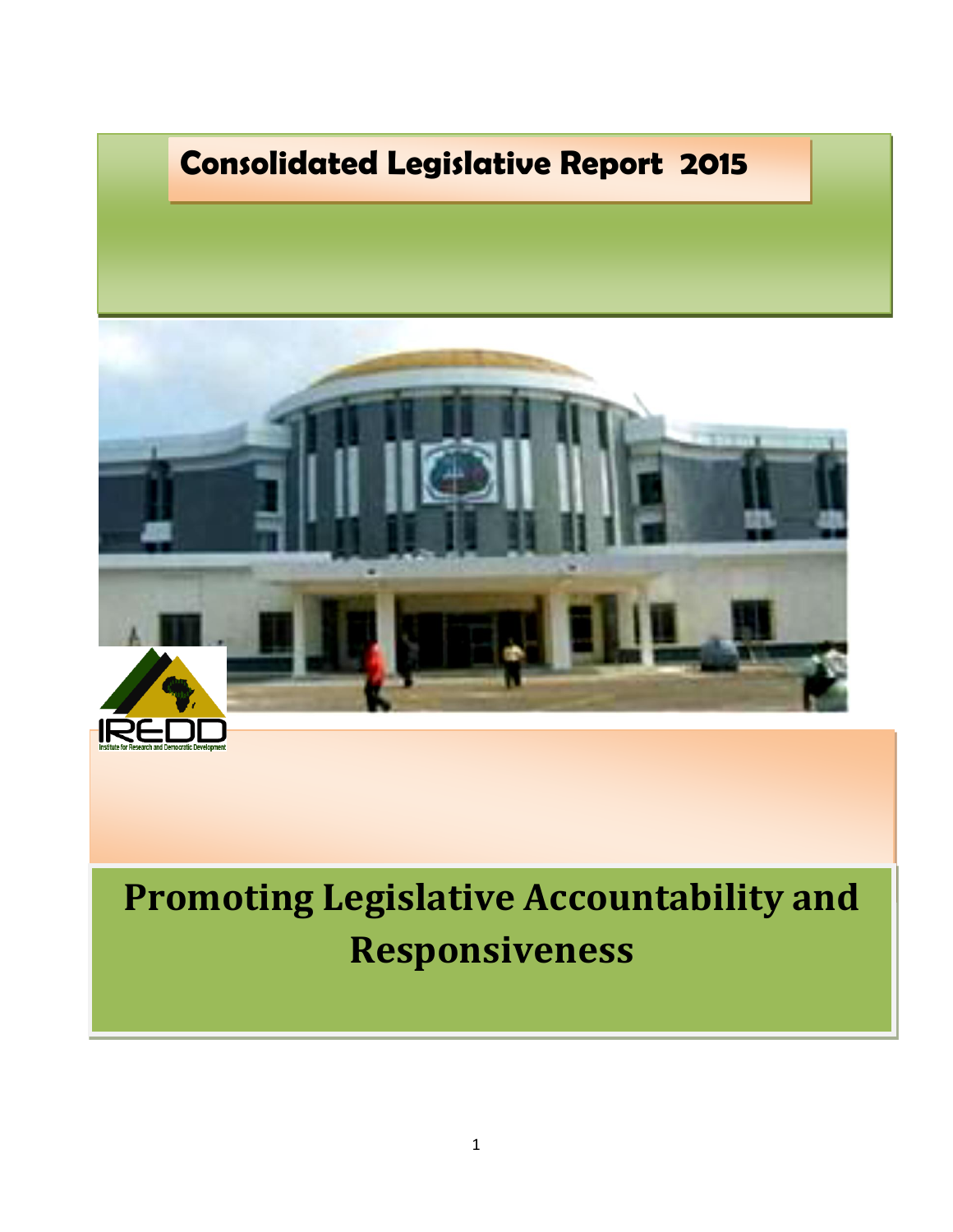## **1. Executive summary**

This consolidated report represents twelve months of monitoring and data collection on the performance of members of the Liberian legislature as well as the functioning of the legislature. The report is a continuation of the Institute's initiative at promoting political accountability and increased citizens' oversight in Liberia nascent democracy. Launched in 2006 with initial funding from the National Endowment for Democracy, the legislative monitoring project has stimulated profound public interest – serving as an important tool for citizen's evaluation of the performance of the legislature as an institution and its members. In the last years, the report deliberately emphasized lawmaking and representation function of members of the legislature with ultimate objective to document attendance and the extent to which legislators advocate for their constituents. In this edition, the report largely focused on the oversight duties and functions of members and the legislature as an institution overseeing and authorizing the appropriation of state resources for public goods. The report documented the legislature's committee systems, committees' structural composition and examines the extent of committees' effectiveness. Key findings during the period are as follow:

- The legislature has been weak in the exercise of its statutory mandate in compelling Government Agencies and Ministries to submit Quarterly and Annual Budgetary performance reports on a regular basis. Noticeably, the exercise of this function has been marred by sporadic tendencies without any evidence of pursuing this valuable function as a matter of legislative responsibility.
- Legislative committees are structurally weak, opaque, lack organizational disposition and allow personal political and economic interest to supersede duty and responsibility to country. This is manifested in the manner in which the legislature makes self-serving budgetary appropriations. For example a Ministry of Finance and Development Planning proposal to earmark \$3 million for staffers capacity building was rejected by legislators and the appropriation was rather requested to be allocated towards legislators' personal "capacity allowance" (USAID Evaluation Report, 2014). In FY2012/13, an allocation approved from \$20.5 to \$34 million in the name of reform was rather converted for legislators' personal wealth leaving out purported reform to support Legislative Budget Office and Legislative Information System.
- The well-intended purpose of assessing nominees' competence, capability to serve and integrity to manage public portfolio during confirmation hearing has lost its value essence miserably. The persistence confirmation of nominees with proven lack of competence after even been rejected by a specialized committee has often beclouded the image of the Senate. For example, the Peter Kerby scenario and many others who also did not pass public and senate scrutiny but were later awarded confirmation.
- Committees systems and their manner of structural composition is driven by either partisanship, political interest and not on the basis of competence and knowledge. This has undermined the functionality and productivity of not just committees but the legislature as an institution. The weakness in the manner and form committees function is exemplified by the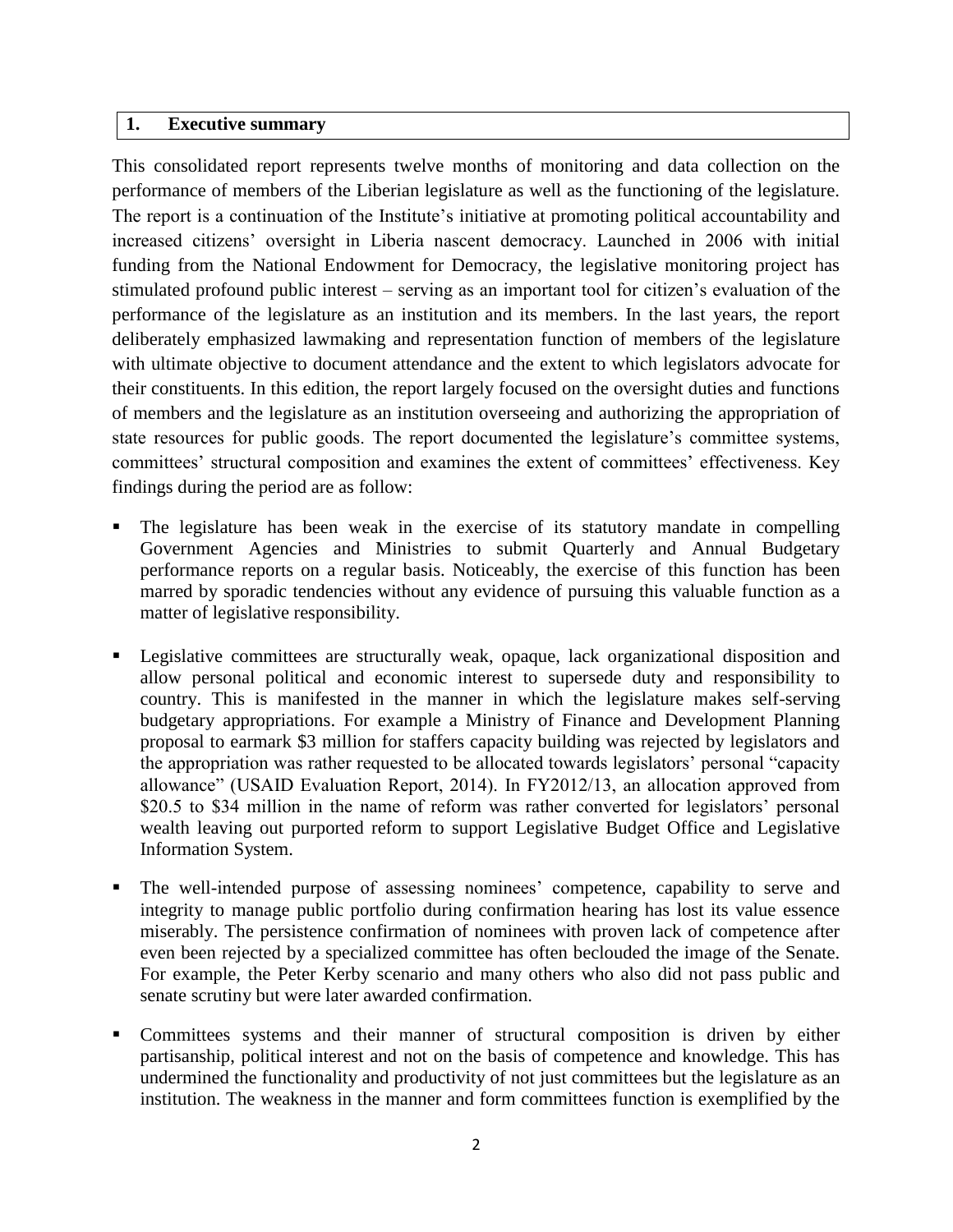lack of experience and qualifies staffs to support the work of specialized committees. The legislature successive appropriations in the last two years lack budget line to support the strengthening of committees and the development of staffers.

- The current state of corruption, waste and abuse of state resources can in large part be attributed to weak oversight over the executive by the legislature. The legislature's continuous silence or blind attention to ministries and agencies statutory responsibility to submit quarterly reports on their expenditure is tantamount to aiding and abetting the squandering of the Liberian people's money. In the year under review, only few Ministries were made to submit quarterly report.
- The legislative research and legal drafting capacity is weak. Not only is the staff deficiency in this area, the institutional facilities are lacking. The archive section is in complete disarray. For example, the legislative library is not effective and there is neither a system nor technical capacity to track bills as they move through the legislative processes.
- The Legislative information Services remains below standard. There are serious problems maintaining and circulating the legislative journal, which is the official record of deliberations of the institution. Since the returned and closure of the Legislature in 2015, there was no Legislative Journal publish by the Legislature (the House of Representatives and the House of Senate)
- The legislators' capacity to research and introduce people-centered bills remains a challenge. Majority of the result-oriented bills introduced at the legislature come from the executive or members of the public.
- There are limited mechanisms in the Legislative offices to ensure legislative consultation or feedback interaction with constituents. Although the Standing Rules of both Houses of the Legislature designate Fridays of each week as "constituency day" many lawmakers used these times for other activities at the expense of their constituents.
- Legislative recess periods have been grossly under-utilized. It is during these periods that legislators are expected to report back to the constituents on their previous sittings and generate their legislative agenda for the ensuing year. However, almost every lawmaker returns from recess without a single well-documented constituency-informed legislative agenda.
- Tracking a lawmaker's decision on any particular agenda item still remains a challenge as the voting machine provided them is not been utilized.
- Punctuality problem still permeates the entire legislature. Most sessions started late, at times an hour or more late. This was in violation of rule #2 of both Houses which put the starting time at 10:00am on every session day (Tuesday and Thursday).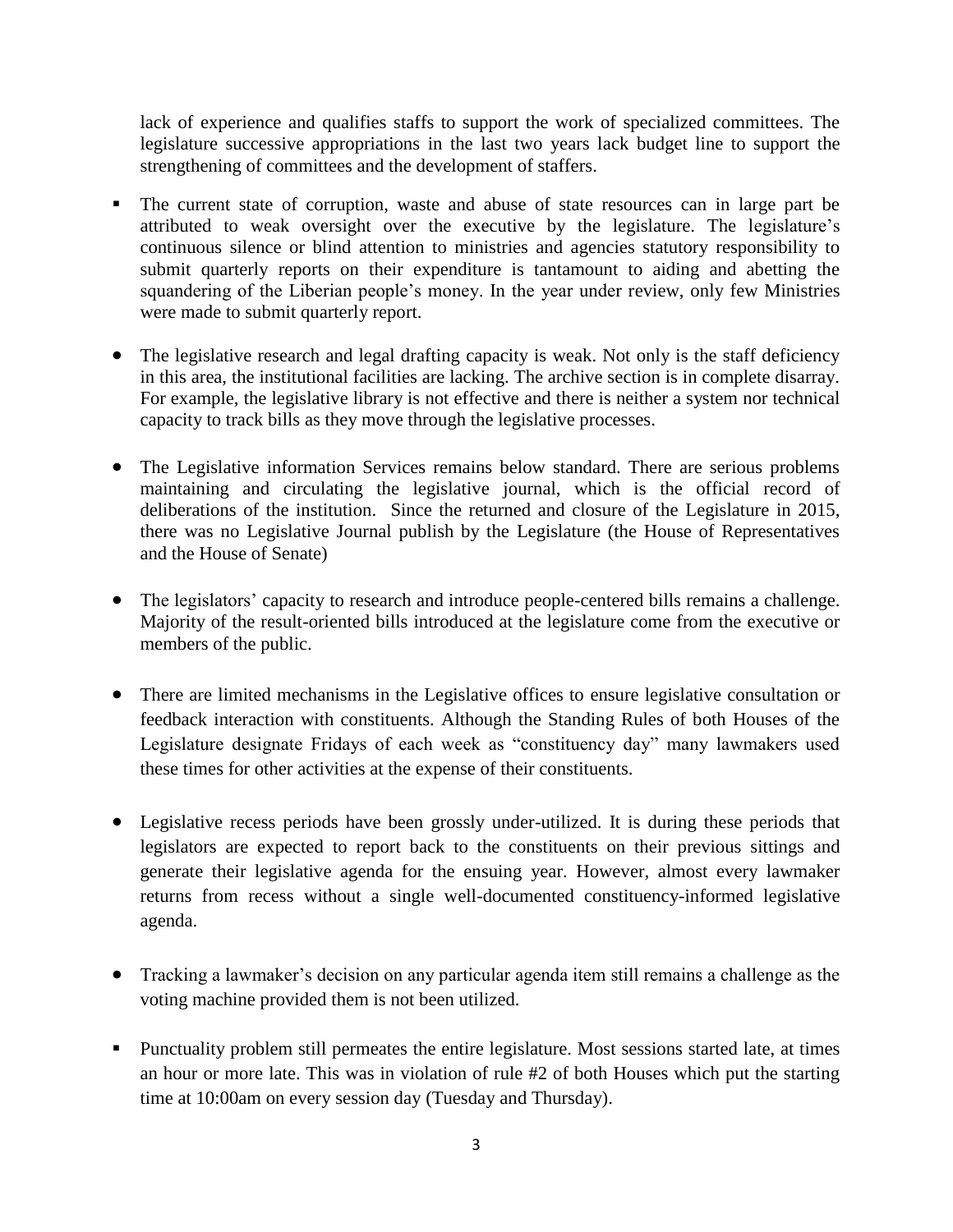- There is no uniform and/or predictable framework for the recruitment of legislative staffs neither is there any set policy for staff training and capacity building for legislative staffs
- There were a total of 73 plenary sessions held at both houses of the legislature. Five senators attended majority of the sessions held, they include: Sen. Francis S. Paye of Rivercess County, Albert D. Chile of Grand Kru County, Sen. Commany B. Wesseh of Rivergee County, Sen. Daniel Flomo Naatehn of Gbarpolu County and Sen. J. Milton Teahjay of Sinoe County. Conversely, . On the contrary, another set of five Senators also attended the least number of plenary sessions; those Senators include: Sen. George M. Weah of Montserrado County, Sen. Nyoblee K. Lawrence of Grand Bassa County, Sen. Henry W. Yallah of Bong County, Sen. Joseph N/ Nagbe of Sinoe County and Edward B. Dagoseh of Grand Cape Mount County.
- Similarly five members of the House of Representatives attended majority of the sessions held. Those Representatives include: Hon. Maryland M. Karwor of Grand Bassa County, Hon. Garrison Yealue of Nimba County, Hon. Robertson N. Siaway of Grand Bassa County, Hon. Ben A. Fofana of Margibi County, and Hon. Alfred G. Jaweh of Rivercess County. While a similar five members got the lowest in plenary attendance; they are: Hon. Tokpah J. Mulbah of Bong county, Hon. Emmanuel J. Nuquay of MargibiCounty, Hon. Saah H. Joseph of Montserrado County, Hon. Eugene F. Kparkar of Lofa County and Hon. Isaac B. Roland of Maryland County.
- Five Senators got the highest in plenary participation; those Senators include: Sen. J. Milton Teahjay of Sinoe County, Sen. Alphonso G. Gaye of Grand Gedeh County, Peter S. Coleman of Grand Kru County, Albert T. Chile of Grand Kru County and Sen. Francis S. Paye of Rivercess County. At the House of Representatives, there were five Representatives who got the highest in plenary participation; those Representatives include: Hon. Larry P. Younquoi of Nimba County, Hon. Thomas Fallah of Montserrado County, Hon. Gabriel B. Smith of Grand Bassa County, Hon. Bhofal Chambers of Maryland County and Hon. Garrison Yealue of Nimba County.
	- On the contrary, there were five Senators who got the lowest in plenary Participation; those Senators include: Sen. George M. Weah of Montserrado County, Sen. Jim W. Tornnlah of Margibi County, Prince Y. Johnson of Nimba County, Sen. Henry W. Yallah of Bong County and Sen. Sando D. Johnson of Bomi County. At the House of Representatives, another five Representatives got the lowest/worst in plenary participation; those Representatives include: Hon. Tokpah J. Mulbah of Bong, Hon. Adam B. Corneh of Bong County, Hon. Roberson N. Siaway of Gran Cape Mount County, Hon. Alfred Juweh and Hon. Roland Opee Cooper.
- There were a total of four hundred and nine (409) communications recorded at the Legislature (the House of Senate and the House of Representatives) and other actors outside of the legislature during the year under-reviewed.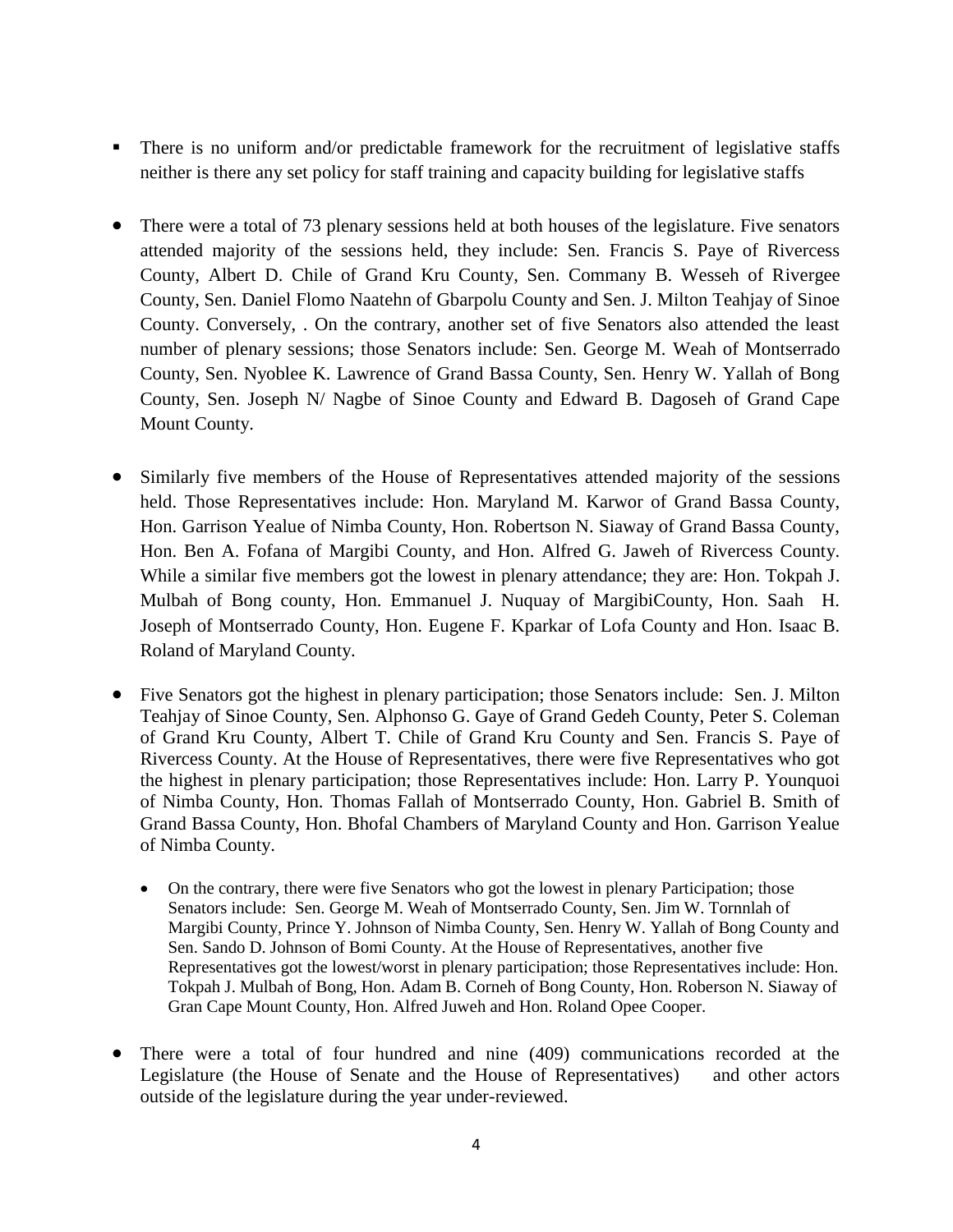There were 409 communications during the period and of this number, 279 or 68.2% came from the House of Representatives and 130 or 31.78% came from the House of Senate. Of the 279 came from the House of Representatives, 24 of the 279 came from the President of Liberia while 13 of the 279 came from the House of Senate and 42 of 279 came from the Public and Government Ministries & agencies. Of the 130 communications that came from the Senate, 24 came from the President of Liberia while 10 came from the House of Representatives and 6 came from the Public and Government agencies

# **II. Background**

In January 2015, IREDD received renewed support from the National Democratic Institute for International Affairs in continuation of its legislative performance assessment project which aimed at promoting greater legislative openness, transparency and accountability through its Legislative Monitoring Project. Over the past nine years through this project, IREDD has made significant contributions by enabling citizens' to gain access to data on the performance of their political representatives in the legislature, promote citizens' oversight and helped electorates make informed choices in electing their representatives. From a mere legislative monitoring project that reports on presence and absence of legislators at plenary sessions in the last nine years, it has now been elevated to a top-notch flagship project that combines ICT innovations and traditional information dissemination methods thus creates the platform for real-time access to "Eveready" legislative information, instructive oversight atmosphere for citizens' over their representatives while serving as a vehicle for legislative openness and political accountability.

Overall, the objective of the project is to promote transparent and effective legislative committee processes in ways that make the legislature accountable and efficient in performing their lawmaking, representation and oversight responsibilities. With this broad objective in mine, the project specifically seeks the following objectives: promote legislative openness, responsiveness, and accountability by individual members of the legislature and as an institution; 2) create the platform for citizens to gain access to real time performance data on their representatives; 3) stimulate wider civic consciousness and responsibility among the citizenry to actively participate in democratic dialogue and discussion with their legislators; and 4) monitor, collect data and publicize the performance of members of the legislature to enhance openness and political accountability

During the period under reviewed, IREDD monitors tracked and documented activities leading to the resumption of the 53<sup>rd</sup> legislature amid Liberia's deadly Ebola shock, the reconfiguration of the leadership of chambers, plenary sessions and committees' activities. This report largely focused on the oversight duties and functions of members and the legislature as an institution overseeing and authorizing the appropriation of state resources for public goods. The report documented the legislature's committee systems, committees' structural composition and examines the extent of committees' effectiveness.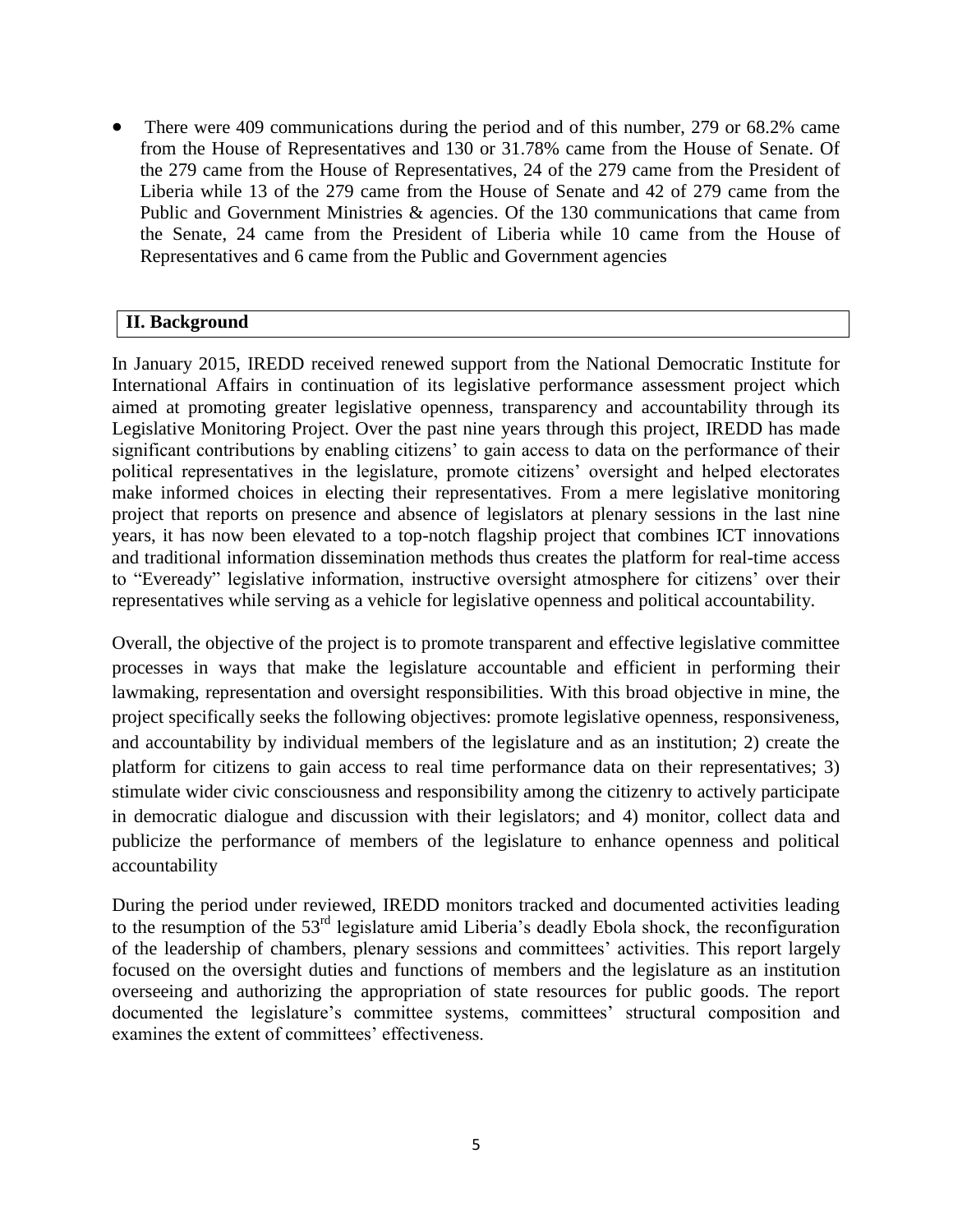## **Methodology**

The data collection approach entails assigning four monitors at the Legislature with two assigned at each Chamber of the House of Representatives and the Liberian Senate. IREDD Monitors attend regular session with Legislators on Tuesdays and Thursdays and compare data with clerical staffers of the offices of the Chief Clerk and the Secretary of the Liberian Senate.

The report card also took note on the oversight responsibilities of each lawmaker, taking into consideration the number of letters written to request explanation on budgetary allocation from government ministries and agencies. The report card further conducted detailed assessment on the performance of lawmaker by combining their three primary and fundamental functions.

The data contained in this report card are divided under three separate but coordinate segments— Representation, Lawmaking and Oversight. Under the columns of representation, the report card deals with each lawmaker, county/district, attendance in plenary sessions, with specifics on the number of time each lawmaker was present, absent, excused, late, sick and distant, participation in plenary debates, as well as those lawmakers that left session before the close of plenary. The column of lawmaking deals with bills sponsored by individual lawmaker, bill introduced, votes on specific bills, and other relevant issues that required legislative enactment.

## **Limitation**

While IREDD is committed to producing an objective, transparent, and non-partisan evaluation of legislative performance, the Report unfortunately could not capture every aspect of lawmaker's performances. Readers should beware this limitation while assessing the report.

First, because IREDD strives to remain an objective observer of the legislature's activities, none of the measures in the Report assesses the relevance or quality of contributions made by lawmakers. Bills sponsored, Committee reports and all other indicators are based on the quantity of contributions made by those lawmakers and not necessarily quality or relevance. Failing to maintain this impartiality would make it impossible to produce a purely objective evaluation. Similarly, our measures do not reward or penalize the particular positions lawmakers take on any issue. We do not assign a grade for these positions or claim that either perspective is superior or inferior.

Second, there are areas in which the data available to use are incomplete, making it difficult to produce a comprehensive report. First, some of Legislature's work is not captured in official records Lawmakers' effort to lobby for ministries or promote local development projects is also often informal and unverifiable. Even votes in plenary sessions go unrecorded at the House of Representatives, the fulfillment of a section in the budget law that calls for Ministries and Agencies to make quarterly report on allocation received is not working and the archives of committee reports with signatures are poorly maintained and disseminated. In all of these areas, improved records would help us make our measures more precise.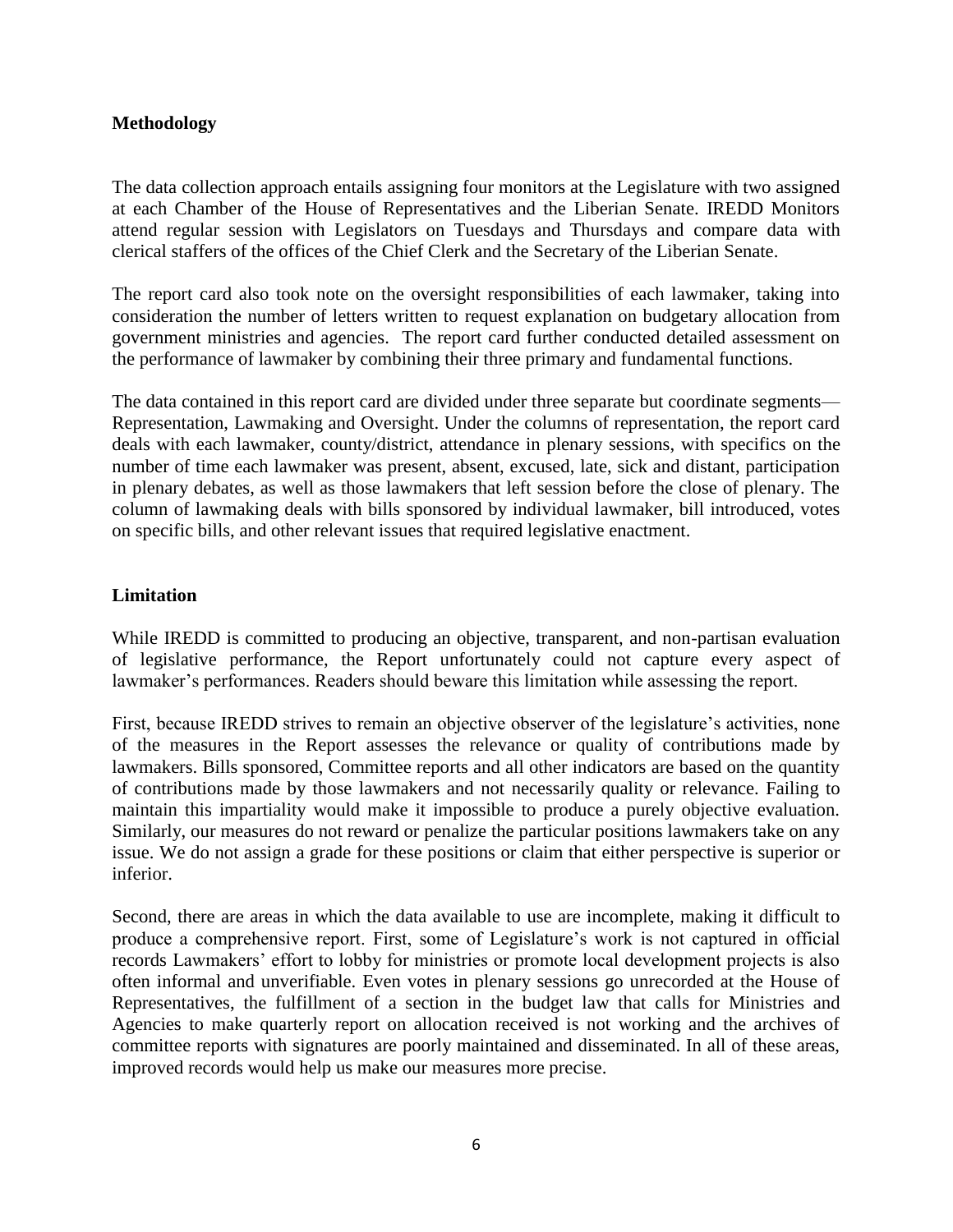In addition, some session is well documented but is conducted behind closed doors, and thus the public, including IREDD research team, has got no access to such records. This situation is serious for the Senate which is quick in calling for secret session to take crucial votes on critical national issues. We could not determine, for example, which lawmaker first raised an issue in a party caucus meeting since parties' caucus is secret. We were therefore unable to include participation and influence at these conferences in this report.

The constitutional requirements of certain lawmakers, such as the President Pro-tempore, Speaker and Deputy Speaker, make them inherently incomparable to other lawmakers and prevent them from participating in the daily debate and fulfilling other duties that all lawmakers normally perform. The unique circumstances of individual lawmaker are infinitely varied and may affect their performance in any number of ways. For example, others may take advantage of worthy opportunities to travel or otherwise work on behalf of their constituents at the cost of committee or plenary sessions. In each of these cases, we have attempted to collect data that would allow us to take these differences into account. In some cases, though this is simply not possible, as data are not available (excused absence lists, for example).

The Report should not be taken in isolation, nor interpreted as encouragement to support or criticize any particular Lawmaker rather for what it is accurate and objective information on many of the activities that lawmakers perform on behalf of their constituents, and indeed of all Liberians.

## **Data presentation and analysis**

# **Representation**

## **Plenary attendance**

- Plenary attendance has improved at the Legislature. There were three (73) sessions held during the period under reviewed, with seventeen (17) Senators attending majority of the sessions. However, five senators recorded the highest attendance marks during the period. They are: Francis S. Paye of Rivercess County, Albert D. Chile of Grand Kru County, Commany B. Wesseh of Rivergee County, Daniel Flomo Naatehn of Gbarpolu County and J. Milton Teahjay of Sinoe County.
- Simiarly, five members of the House of Representatives recorded the highest attendance marks during the period; they include: Hon. Maryland M. Karwor of Grand Bassa County, Hon. Garrison Yealue of Nimba County, Hon. Robertson N. Siaway of Grand Bassa County, Hon. Ben A. Fofana of Margibi County, and Hon. Alfred G. Juweh of Rivercess County.
- Conversely, five Senators got the lowest in plenary attendance at the Liberian Senate; they include: George M. Weah of Montserrado County, Nyoblee K. Lawrence of Grand Bassa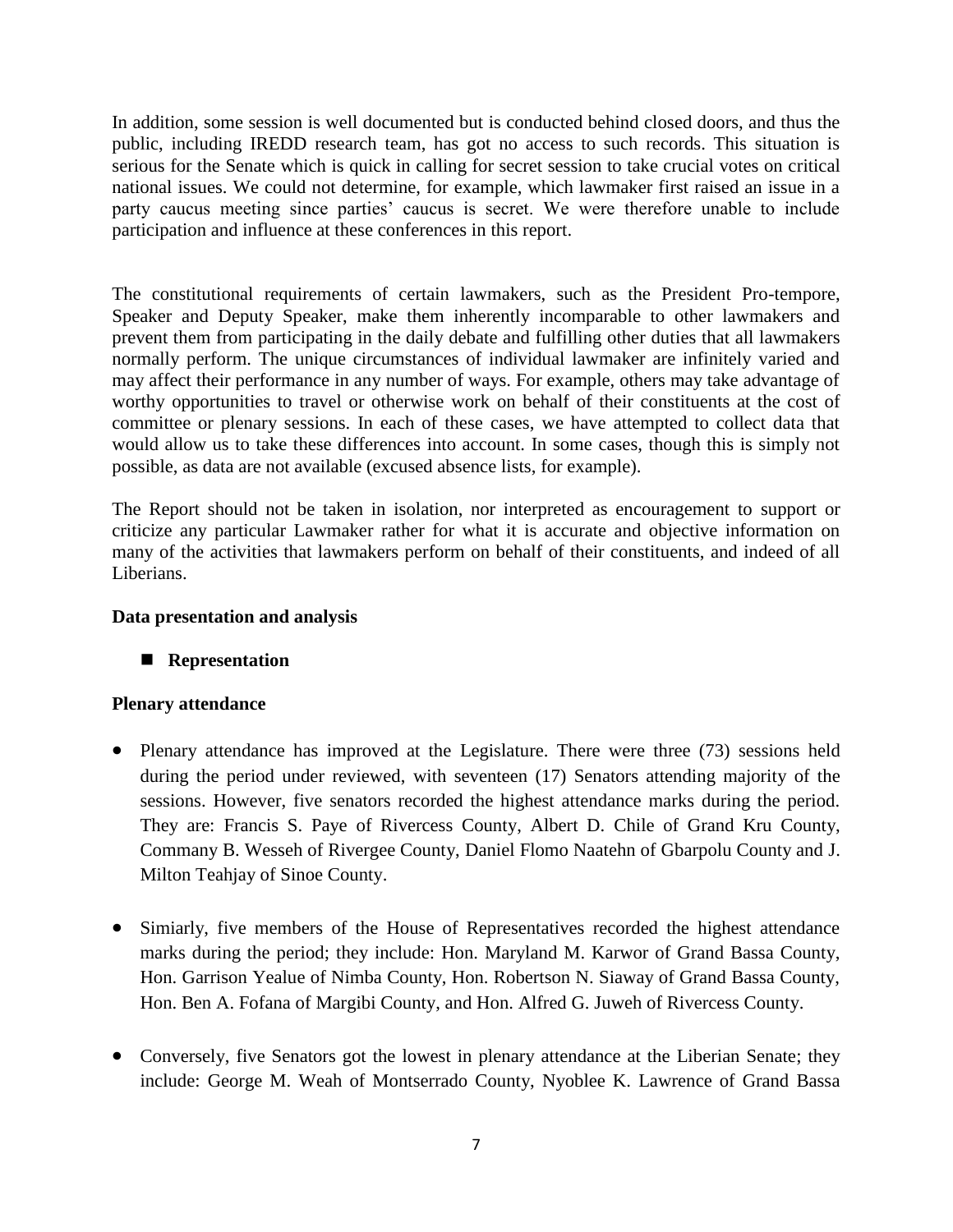County, Henry W. Yallah of Bong County, Joseph N. Nagbe of Sinoe County and Edward B. Dagoseh of Grand Cape Mount County.

 At the House of Representatives, there were five Representatives who got the lowest in plenary attendance; they include: Hon. Tokpah J. Mulbah of Bong county, Hon. Emmanuel J. Nuquay of MargibiCounty, Hon. Saah H. Joseph of Montserrado County, Hon. Eugene F. Kparkar of Lofa County and Hon. Isaac B. Roland of Maryland County.

# **Absent**

Absent is the Legislative aspect where Legislator does not attend plenary session without an official communication to plenary stating his or her reason of therefor**. There** were four Senators who got the highest in Plenary absent, they include: Jewel H. Taylor of Bong County, Henry Yallah of Bong County, Nyonblee K. Lawrence of Grand Bassa County and Prince Y. Johnson of Nimba County. At the House of Representatives, three members got the highest Absent: They include: Hon. Tokpah J. Mulbah of Bong County, Hon. Emmanuel Nuquay of Margibi County and Hon. Saah Joseph of Montserrado County.

# **Distant**

Distant is a situation where a legislator travels to his or her Constituency to participate in constituency meeting/ Dialogue or has traveled on an official legislative duty, for example; ECOWAS Parliament Meeting and African Union Parliamentary meetings**.** Sen. George M. Weah of Montserrado County got the highest distant time at the Senate**.** Sen. Weah and Sen. Johnson are senators that represent the Liberian Senate at the ECOWAS Parliament. At the House of Representatives: Hon. Hon. Malai G. Gbogar of Gbarpolu County, Hon. Jeremiah Koung of Nimba County and Hon. Mariemu B. Fofana of Lofa County Got the Highest in plenary distant times.

# **Excuse/Sick**

Excuse is a process where a legislator officially writes plenary indicating reason of his or her absent during plenary session. There were three (3) Senators who got the highest absent times at the Liberian Senate; they include: Armah Z. Jallah of Gbarpolu County, Edward B. Dagoseh of Grand Cape Mount County and A. Marshall Dennis of Grand Gedeh County. At the House of Representatives, two Representatives got the highest excuse times: They include: Hon. Charles K. Bardly of Rivergee County and Hon. Samuel G. Woleh of Nimba County.

Sen. Joseph N. Nagbe of Sinoe County recorded the highest sick excuse time. Senator Nagbe officially wrote the Liberian Senate plenary indicating his poor health condition and asking plenary to grant him excuse to seek advance medication in the United States of America. Copy of the Communication was also sent to IREDD.

# **Plenary Participation**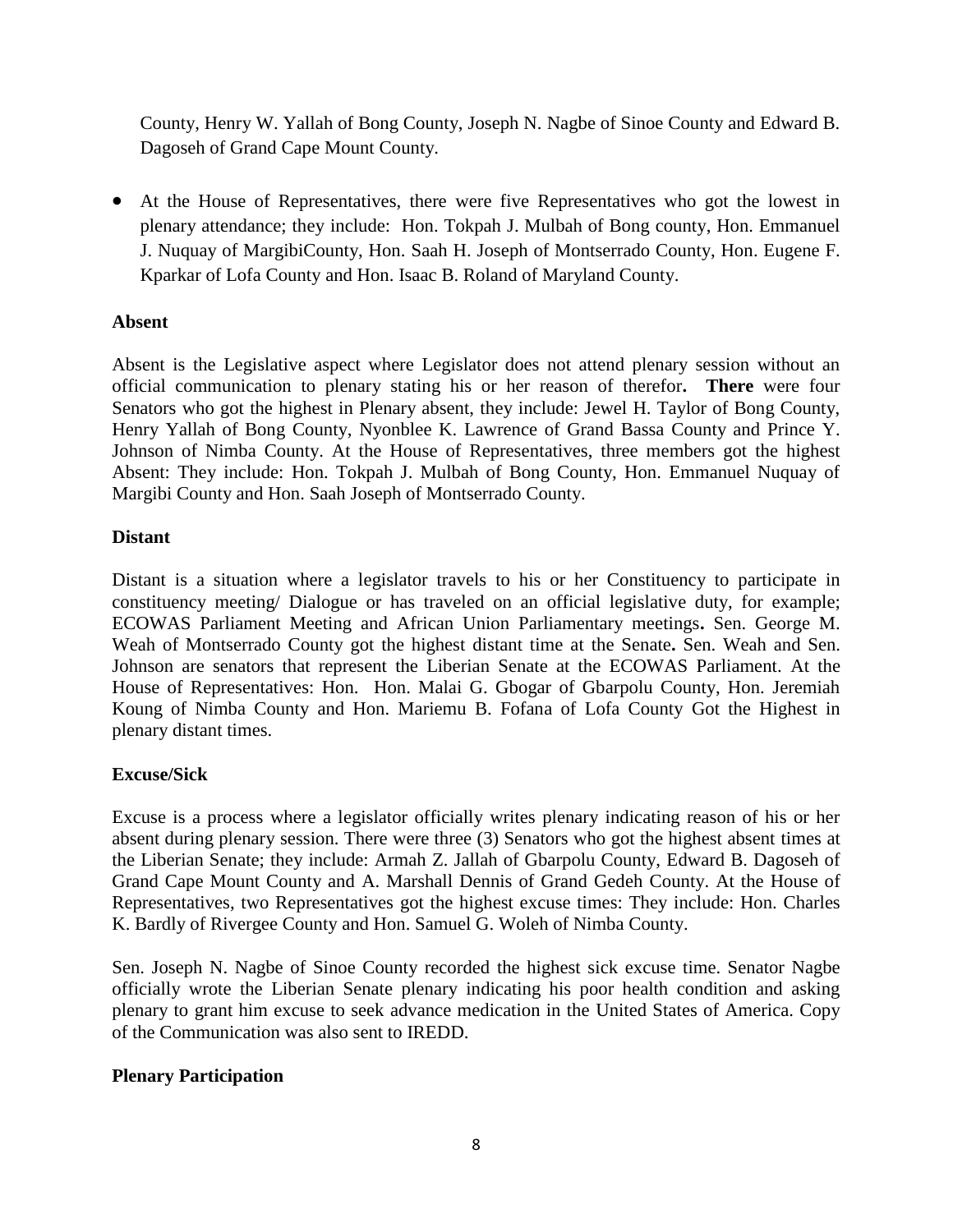Plenary debate or participation is a legislative process where legislators have the opportunity to articulate the views and aspirations of their constituency and proffer concrete issues and recommendations to plenary for action.

- Five Senators got the highest in plenary participation; they include: J. Milton Teahjay of Sinoe County, Alphonso G. Gaye of Grand Gedeh County, Peter S. Coleman of Grand Kru County, Albert T. Chile of Grand Kru County and Francis S. Paye of Rivercess County.
- Similarly, five Representatives got the highest in plenary participation; they include: Hon. Larry P. Younquoi of Nimba County, Hon. Thomas Fallah of Montserrado County, Hon. Gabriel B. Smith of Grand Bassa County, Hon. Bhofal Chambers of Maryland County and Hon. Garrison Yealue of Nimba County.
- On the contrary, five Senators got the lowest in plenary Participation; they include: George M. Weah of Montserrado County, Jim W. Tornnlah of Margibi County, Prince Y. Johnson of Nimba County, Henry W. Yallah of Bong County and Sando D. Johnson of Bomi County.
- At the House of Representatives, five Representatives got the lowest in plenary participation; they include: Tokpah J. Mulbah of Bong, Adam B. Corneh of Bong County, Roberson N. Siaway of Gran Cape Mount County, Alfred Juweh and Roland Opee Cooper.

# **Lawmaking**

# **Bill sponsored at the Legislature**

- During the period under reviewed, five (5) new bills were sponsored by Sen. George T. Tengbeh of Lofa, Sen. Albert D. Chie of Grand Kru, Sen. Daniel F. Naatehn of Gbarpolu County, Sen. Armah Z. Jallah of Gbarpolu County and Sen. Jewel H. Taylor of Bong County
- At the House of Representatives, Hon. Numene T. H. Bartekwa of Grand Kru-District # 2 introduced the highest at the House of Representatives. He introduced three (3) bills
- Seventeen (17) Representatives introduced new bills during the year; they include: Hon. Johnson Chea, NDC, River Gee County, Hon. Prince O.S. Tokpah of Nimba-District, Morris Waylee-District # 2 Grand Gedeh, Numene T. H. Bartekwa of Grand Kru-District # 2 and Edward Karfiah of Bong-District # 5 Alex Grant of Grand Gedeh County, Bhafal Chambers, Henry Fahnbulleh, George Mulbah of Bong county Emmanuel Z. Pennue of Grand Gedeh County.

# **Bills Passed**

 Twenty seven (27) new bills were passed by the the Liberian Senate during the period under review. Of the 27 bills acted on, 7 bills were passed into law, 6 was sent to the House of Representatives for Concurrence, 5 bills were concurred with from the House of Representatives and 9 bills were sent to the President for approval.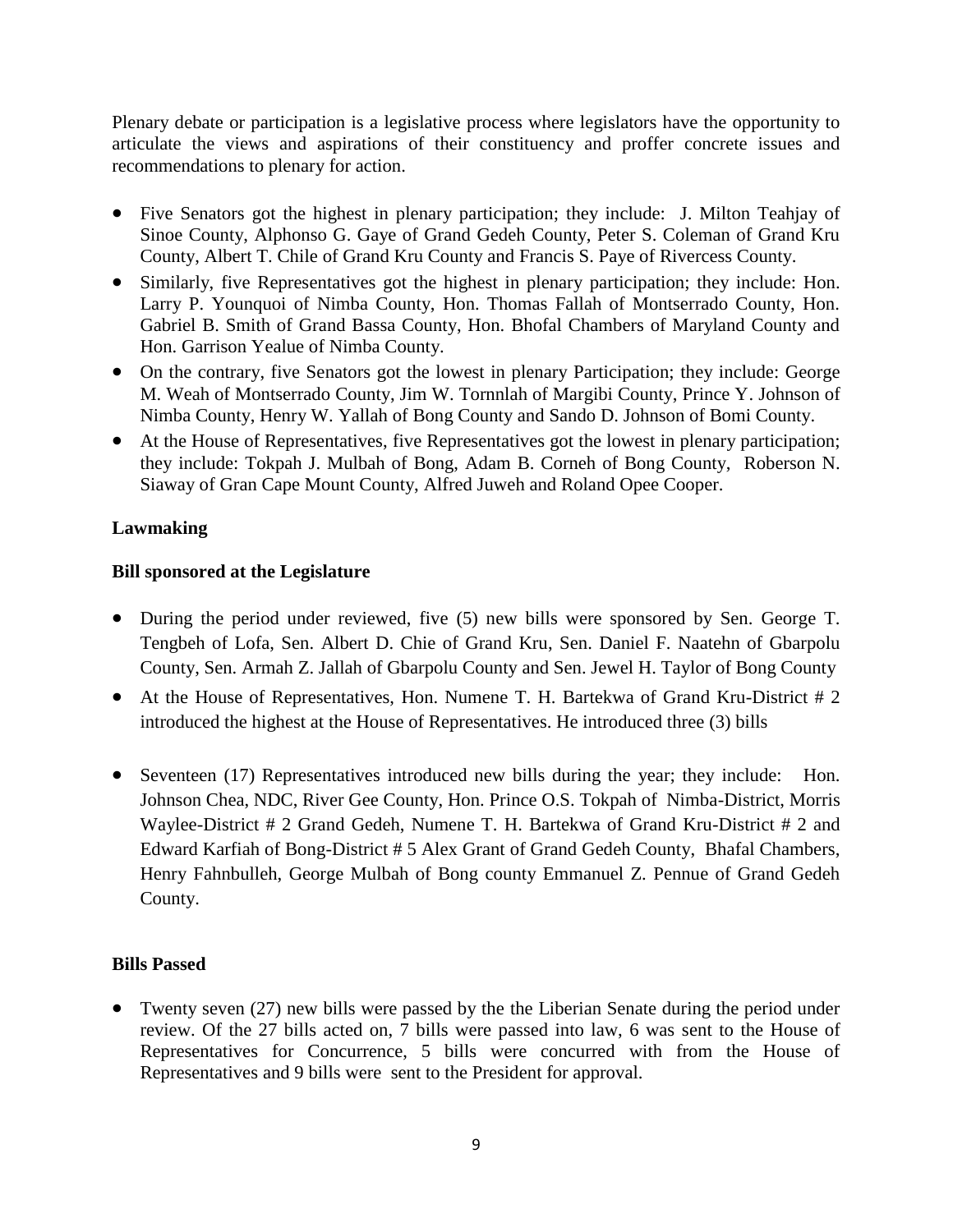• The House of Representatives received forty two (42) bills. Of the 42 bills, 21 came from the executive branch of Government, 7 came from the Liberian Senate, and 14 came from members of the House of Representatives. There was one joint resolution passed by the Liberian Legislature.

## **Bills in Committee Room**

 During the period under review, our research recorded a total of eighty seven Bills in committee room. Of the 87 bills in committee room, 50 or 57.47% came from the Liberian Senate and 37 or 42.52% came from the House of Representatives.

#### **A. Petitions**

There were six (6) petitions recorded during the period under review. The chart below gives a description of the petitions:

| N <sub>o</sub> | Name of<br>Writer                                                                                       | Date Read         | Nature of Communication                                                                                                                                                                                                      | <b>Status</b>                                                                                                               |
|----------------|---------------------------------------------------------------------------------------------------------|-------------------|------------------------------------------------------------------------------------------------------------------------------------------------------------------------------------------------------------------------------|-----------------------------------------------------------------------------------------------------------------------------|
| 001            | District # $6$ ,<br><b>Bong County</b>                                                                  | January 27, 2015  | Craving for speedy<br>investigation with action<br>taken in accordance with<br>House's Standing Rules                                                                                                                        | Read and<br>forwarded to<br>Committees on<br>Rules, Order and<br>Administration,<br>Claims and<br>Petition and<br>Judiciary |
| 002            | Movement for<br>the Restoration<br>of<br>Accountability<br>and<br>Transparency<br>in Liberia<br>(MORAT) | February 5, 2015  | Petition asking the House to<br>revoke the existing<br><b>Consultant Contract between</b><br>Mr. Roland W. Morris and<br>the Government of Liberia in<br>order to grant relief to the<br><b>Intellectual Property System</b> |                                                                                                                             |
| 003            | Monrovia<br>Consolidated<br>Schools<br>System<br>Teachers<br>Association                                | February 12, 2015 |                                                                                                                                                                                                                              | Read and<br>forwarded to<br>Committees on<br>Education,<br><b>Internal Affairs</b><br>and Public<br>Works                   |
| 004            | Battlefield                                                                                             | February 12, 2015 |                                                                                                                                                                                                                              | Read and                                                                                                                    |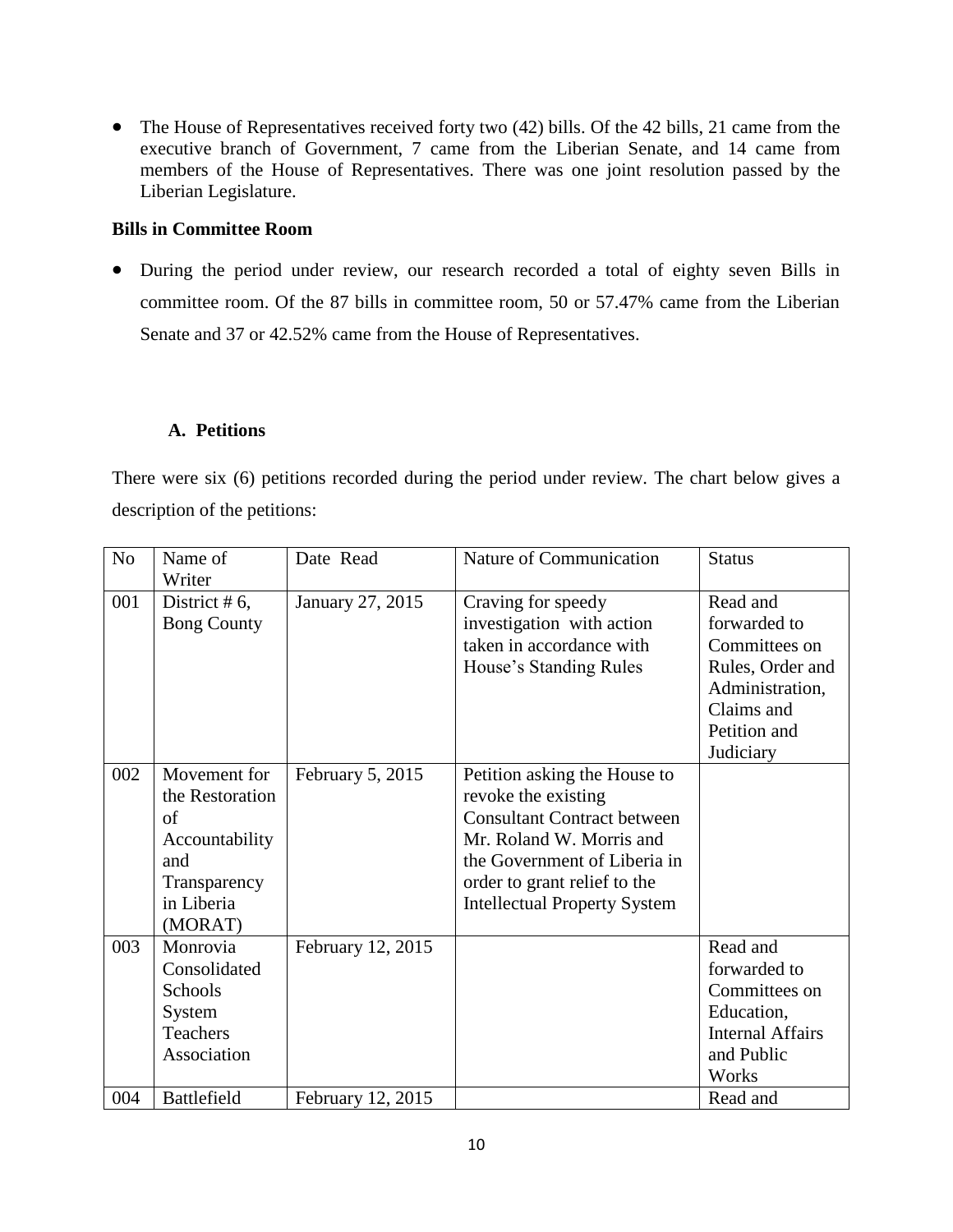|     | Community<br>#00249                                             |              |                                                                                                                                                             | forwarded to<br>Committees on<br>Claims $&$<br>Petitions,<br><b>Internal Affairs</b><br>and Public<br>Works                         |
|-----|-----------------------------------------------------------------|--------------|-------------------------------------------------------------------------------------------------------------------------------------------------------------|-------------------------------------------------------------------------------------------------------------------------------------|
| 005 | The<br>Independent<br>Civil Society<br>Network of<br>Liberia    | June 2, 2015 | Petition requesting the<br>Honorable House of<br>Representatives'<br>consideration of its three<br>recommendations                                          | Read and<br>forwarded to<br>Committees on<br>Claims $&$<br>petition, and<br>Ways & Means.<br>Copies to<br>distributed to<br>members |
| 006 | Federation of<br>Motorcycle<br>Transport<br>Union of<br>Liberia | June 9, 2015 | Petitioning the Honorable<br>House of Representatives for<br>national budgetary<br>appropriation to support the<br>newly organized federation in<br>Liberia | Read and<br>forwarded to<br>Ways and Means<br>Committee                                                                             |

## **Oversight Responsibility**

 $\overline{\phantom{a}}$ 

The oversight power of the legislature has its foundation in article 1 of the 1986 Constitution which states: "All power is inherent in the people. All free governments are instituted by their authority and for their benefit and they have the right to alter and reform the same when their safety and happiness so require. In order to ensure democratic government which responds to the wishes of the governed, the people shall have the right at such period, and in such manner as provided for under this Constitution, to cause their public servants to leave office and to fill vacancies by regular elections and appointments<sup>1</sup>." The people of Liberia delegated significant portion of this power to the legislature and empowers said body to provide thorough oversight over the other two branches of government. Article 34 of the 1986 Constitution explicitly enumerates the power of the legislature in exercising its oversight role. Prominent amongst those powers are: to levy taxes, duties, imposts, excise and other revenues, to borrow money, issue currency, mint coins, and to make appropriations for the fiscal governance of the Republic, to constitute courts inferior to the Supreme Court, including circuit courts, claims courts and such other courts with such prescribed jurisdictional powers as may be deemed necessary for the proper administration of justice throughout the Republic; to approve treaties, conventions and such other international agreements negotiated or signed on behalf of the Republic; to regulate trade and commerce between Liberia and other nations amongst others. The legislature exercises its oversight through various means but particularly through the different leadership and standing

 $^{\text{1}}$  See chapter 1, article one, 1986 Liberian Constitution (structure of the state)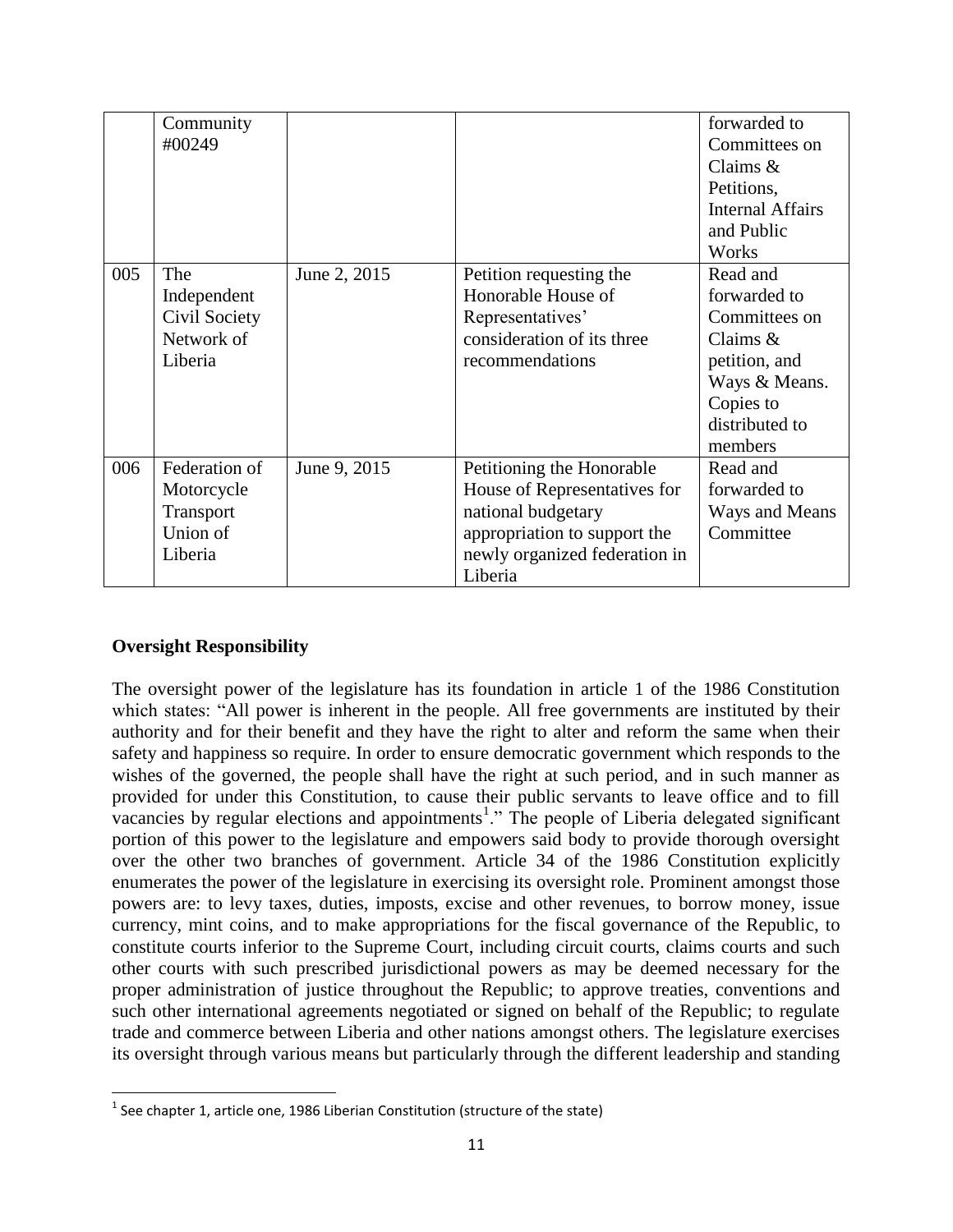committees. It is against this background that the Institute for Research and Democratic Development is researching and monitoring the efficiency of legislative oversight. We research and report on the following: communications from individual lawmakers specifically related to their oversight duties, committee report with signature, budget performance report from line ministries and agencies, confirmation proceedings, appearance of officials from the executive, amongst others.

## **Communications**

Legislators, consistent with Constitutional checks and balances, have oversight over Government Ministries and agencies via legislative committees. The committees exercise their right to crosscheck the performance report of those Ministries and Agencies. By this the public through their representatives are kept abreast of how funds are allocated and expended. The exercise of this legislative responsibility is often expressed by individual lawmaker's request for explanation from Ministries and Agencies on budgetary allocation they received from the national coffers and/or by writing an official communication/letter to plenary through the office of the Presiding Officer on the conduct of the management of a particular government agency.

- There were a total of four hundred and nine (409) communications recorded at the Legislature and other actors outside of the legislature during the year under reviewed.
- Of the 409 communications, 279 or 68.2% came from the House of Representatives and 130 or 31.78% came from the House of Senate. Of the 279 came from the House of Representatives, 24 of the 279 came from the President of Liberia while 13 of the 279 came from the House of Senate and 42 of 279 came from the Public and Government Ministries  $\&$ agencies. Of the 130 communications that came from the Senate, 24 came from the President of Liberia while 10 came from the House of Representatives and 6 came from the Public and Government agencies
- Five lawmakers wrote the highest communications at the House of Representatives. They include: Hon Bhofal Chambers of Maryland County,Hon. Samuel G.Kogar, and Hon. Johnson T. Chea of Rivergee County. Hon. Munah P. Youngblood of Montserrado County, and Hon. Numene T. Bartekwa of Grand Kru County.
- Similarly five Senators wrote the highest communications at the Senate. They: include: Daniel Flomo Naatehn of Gbarpolu County, Geraldine D. Sherif of Montserrado County, Peter S. Coleman of Grand Kru County, Oscar Cooper of Margibi County and George Tengbeh of the ruling Unity Party, Lofa County.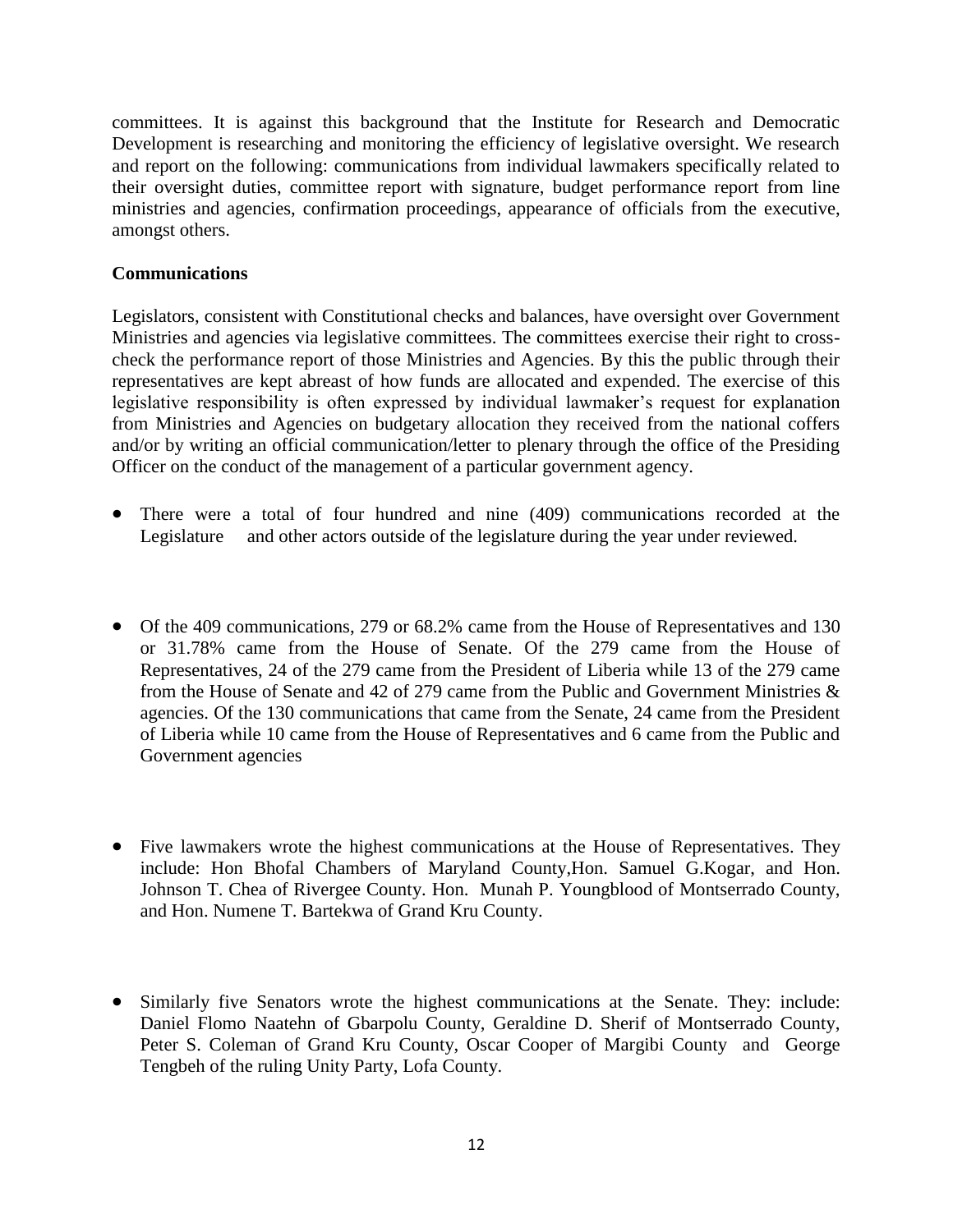#### **Committee reports**

Much of Legislature's work is conducted in committee sessions, where bills are reviewed and amended, budgetary decisions are made, and important oversight duties are performed. Legislative committees are the nerve or epic center for any workable legislature, the level of competence and loyalty brought on board by legislative committee members determines how effective a given legislature would be. The rules of both houses (Lower and upper) of the Liberian Legislature require, unless otherwise mandated by plenary, a committee which receives a bill, petition, communication or any legislative instrument to report back to plenary within two weeks upon receipt of said task. However, legislative committees at both the senate and the House of Representatives appeared to be very weak. They are not only found withholding legislative instrument for more than two weeks notwithstanding their own rules but in most cases they also allow said instruments to dust on the shelves of their various leadership and standing committees for years without any action.

This consolidated report highlights two hundred and thirty five (235) committee reports from quarterly Legislative performance assessment reports of the Legislative monitoring project during the year 2015. These reports highlighted recommendations on the confirmation of Presidential Appointees, the passage of Bills into law, committee public hearings and matters relating to legislative work. An examination Of the 235 Committee reports indicated that 120 or 51% came from the Liberian Senate, while 115 or 49% came from the House of Representatives.

The following committee reports have claimed the Institute's attention:

- 1. Senate joint committee on Lands, Mines, Energy, and Nature Resources & Environment report on the Liberia Electricity Act 2015 recommended that in addition to its role as the transmission system operator and the national grid company, the Liberia Electricity Corporation (LEC) should continue to be involved in the power generation business. It further stated that from the effective date of the proposal, LEC should be considered to be automatically licensed provisionally to engage in power generation, transmission, distribution and sale of electricity. The three committees further recommended that the regulatory functions should rest with the Ministry of Lands, Mines and Energy MLM&E) for a period of two years from the effective date of the law which will allow time for the European Union-sponsored capacity building project in the Department of Energy at the Ministry to be implemented. The Government of Norway, the committees disclosed, also has a capacity-building project with the MLM&E in the electricity sector, and will help to train the staff of the Liberia Electricity Regulatory Commission (LERC).
- 2. Report from the Senate Committees on Commerce, trade & Industry and Judiciary, Claims, Petitions & Human rights on an Act to repeal an Act adopting a new copyright law of the Republic of Liberia approved march 20, 2013 constituting title 24 to be known as the Liberia intellectual property Act 2014;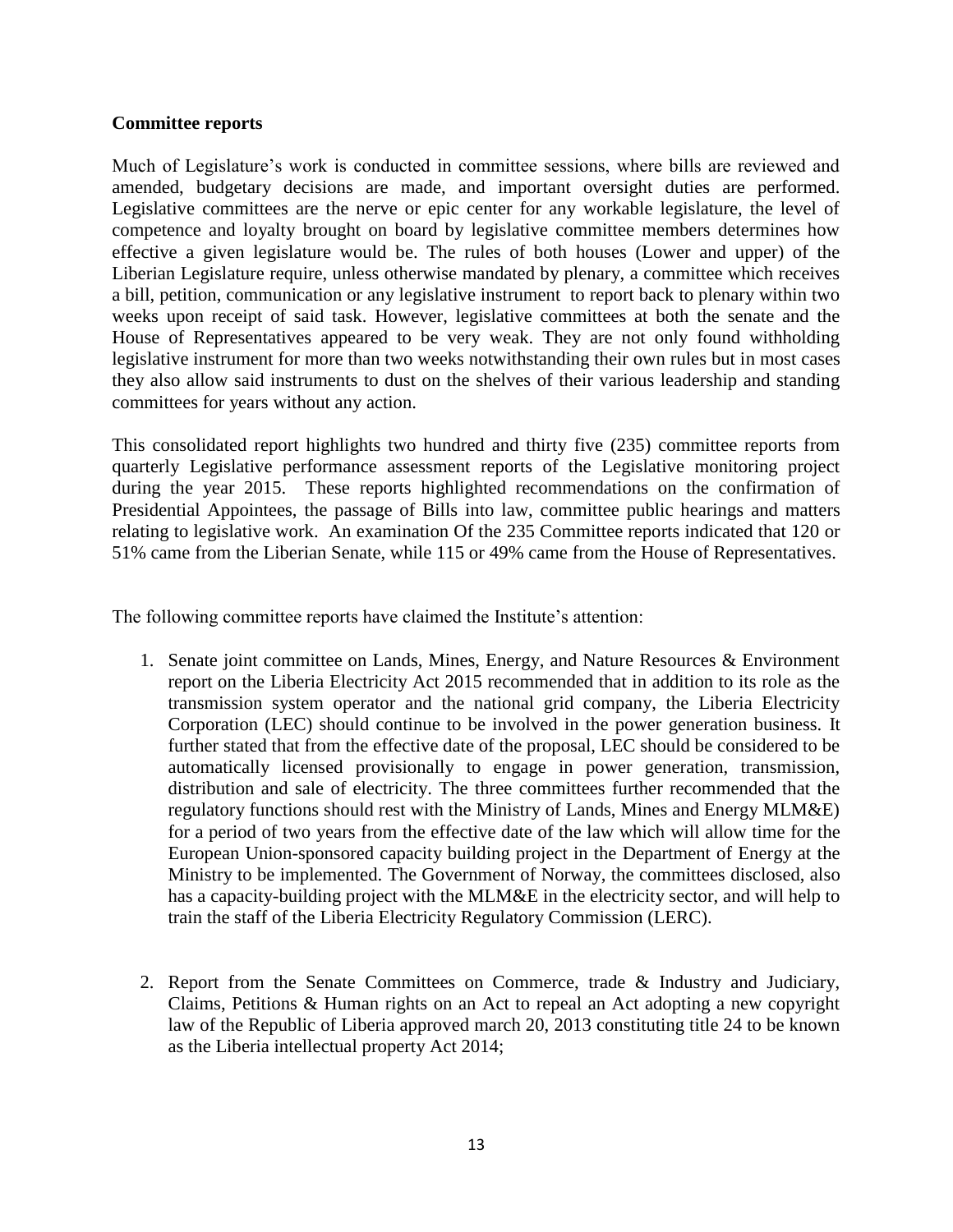- 3. the House of Representatives Committee reports on Commerce, trade and Judiciary, Claims, Petitions & Human rights on An to ratify the Banjul Protocol on Marks of the African Regional Intellectual Property organization and an Act to ratify the agreement on the creation of the African Regional Intellectual Property organization, An Act to ratify the Swakomund protocol on the protection traditional Knowledge and expression of Folklore (ARIPO)
- 4. Report from the committee on social security, Pension and Insurance surrounding the National Social Security and Welfare evolves a Mandate from Plenary of the Liberian Senate to have its standing committee on Social Security, Pension and Insurance Probe issues surrounding the operations of the National Social Security and Welfare Corporation (NASSCORP). The findings of the committee focuses on Plans for educating employees who pay their social security fees intent of the country Ebola Crisis and what is the status of the benefits and educational programs NASSCORP has putting in place. According to the Committee report, they held meetings with NASSCORP Director General and they have been informed that there is plan for education of the Public and the issue relating to Ebola Crisis victims.
- 5. Report from the Committee on Lands, Mines, Energy, Nature Resources and Environment, Public Corporations and Ways, Means, Finance and Budget progress information on Legislative Hearing on NOCAL relating redundancy plan of some of its employees. According to the committee report, NOCAL has agreed to its plan and stated that it is facing huge financial difficulties and some of the Companies are pulling out of Liberia. Additionally, the committee members said, NOCAL Leadership has told them that it has huge amount of Employees, most of them not needed at this stage of the oil program; from 25 personnel in 2008 to about 188 personnel today; very huge payroll and other exorbitant employees, Board and HTC benefits and very huge corporate social responsibility (CSR) Program. The committee report was received by plenary and action was taken in executive. Report from the Committee on Foreign Affairs recommending to the Honorable House of Representatives to concur with the Liberian Senate for the ratification of "An Agreement for the Establishment of Africa Corporation" signed by all African head of States in Abuja, Nigeria. Report from the Committees on Ways, Means & Finance/Development Planning, Judiciary on "The Loan Agreements between the Republic of Liberia and the (i) Europe Investment Bank US\$ 27,300,000.00, (ii) Saudi Fund for Development US\$ 20,000,000.00, and (iii) Arab Bank for Economic US\$ 10,000,000.00" Development.

#### **Committee Public Hearings**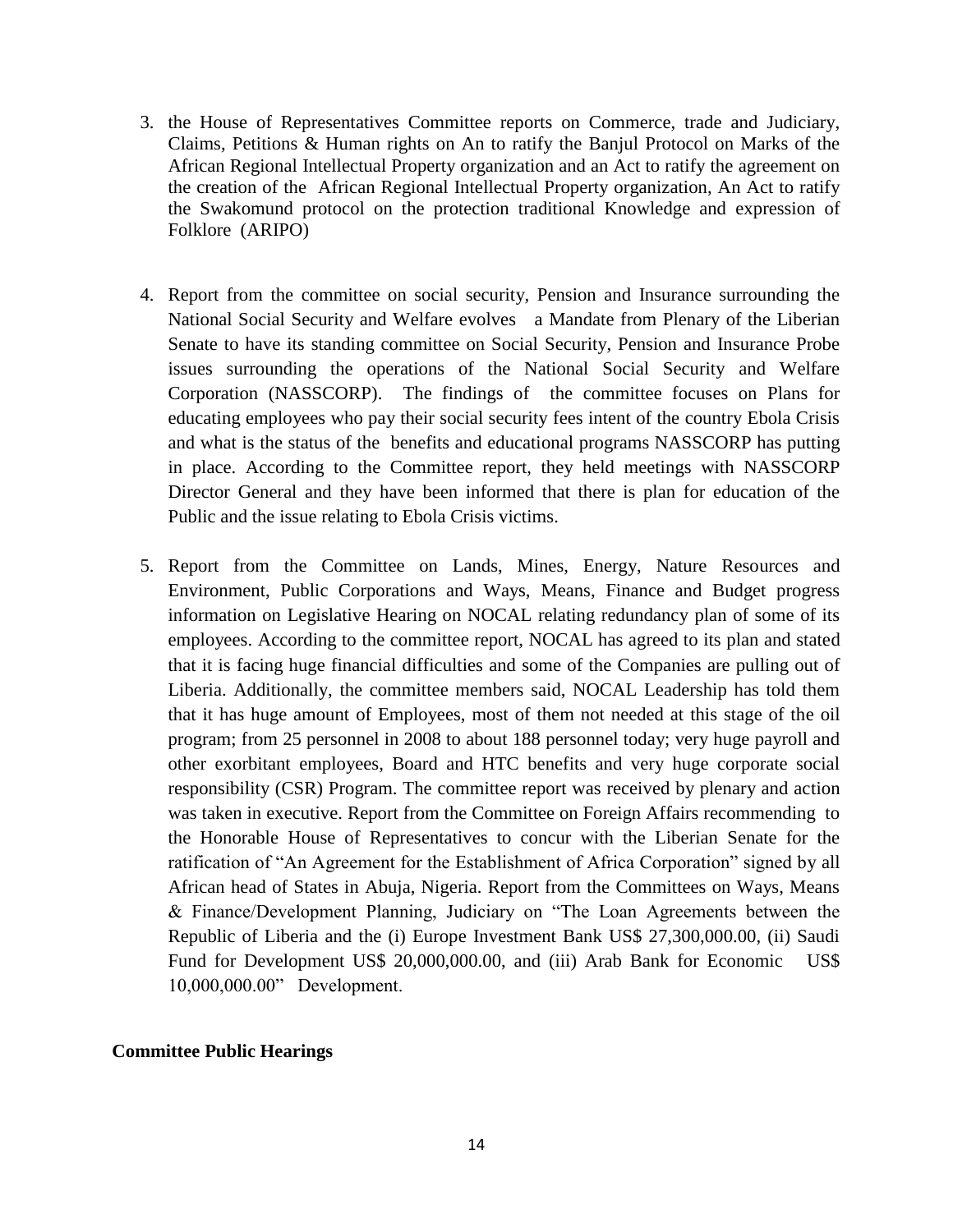IREDD Research recorded nine (9) public hearings at the Legislature on the following Legislative Instrument:

- 1. The Liberia Immigration Service Act, 2015;
- 2. The Liberia National Police Act, 2015;
- 3. The Domestic Violence Act of Liberia, 2014;
- 4. The Millennium Challenge Account-Liberia Draft Act
- 5. Liberia electricity Act
- 6. Land Act of Liberia
- The Joint Committee on Lands, Mines, Energy and Natural Resources and Judiciary, Claims, Petitions & Human rights Public hearing on a draft Land Act regarding ownership of lands in Liberia brought together various stakeholders within the land sector and civil society organizations was held at the Capitol Building Monday, August 10. The Act was submitted by the Executive to the Liberian Legislature and subsequently forwarded to the Committees of the Legislature to conduct hearing and advise the body for speedy action. The Act is aimed at addressing some of the problems that are associated with land crisis in Liberia, including land tenure, administration, and communal ownership and, among others, protected lands.

#### **International Parliamentary Representation**

- A number of senators were elected to represent the Liberian Senate at International Parliament. Those Senators include: Montserrado County Senator Amb. George Manneh Weah and Nimba County Senator Prince Y. Johnson both of whom have been elected as Liberia Special Representatives to ECOWAS Parliament. River Cess County Senator Dallas Gueh has been elected to join Bong County Senator Henry W. Yallah to represent Liberia at the Pan African Parliament.
- Also elected was Grand Bassa County Senator Jonathan L. Kaipay who joins Senator Geraldine Doe-Sheriff as Liberia Representatives at the Inter Parliamentary Union. At the House of Representatives. Those Representatives attending international Parliamentary meetings include: Hon. Haja Siryon of Bomi County and Hon. Jefferson Karmon of Sinoe County both represent the House of Representatives at the ECOWAS Parliament. Hon. Eugene F. Kparkar of Lofa County representthe House of Representatives at the African Union Parliament.

## **Confirmation Proceedings-Liberia Senate**

In compliance with its oversight responsibility, the Senate received over 80 nominations from the president for confirmation. Our ability to track confirmation of Government Officials was hinder by secret confirmation and confirmation hearing of the nominees.IREDD makes substantive effort to obtain information on confirmation proceedings but could not obtain comprehensive information on confirmation due to the situation of secrecy at the Liberian Senate in confirming Government Officials.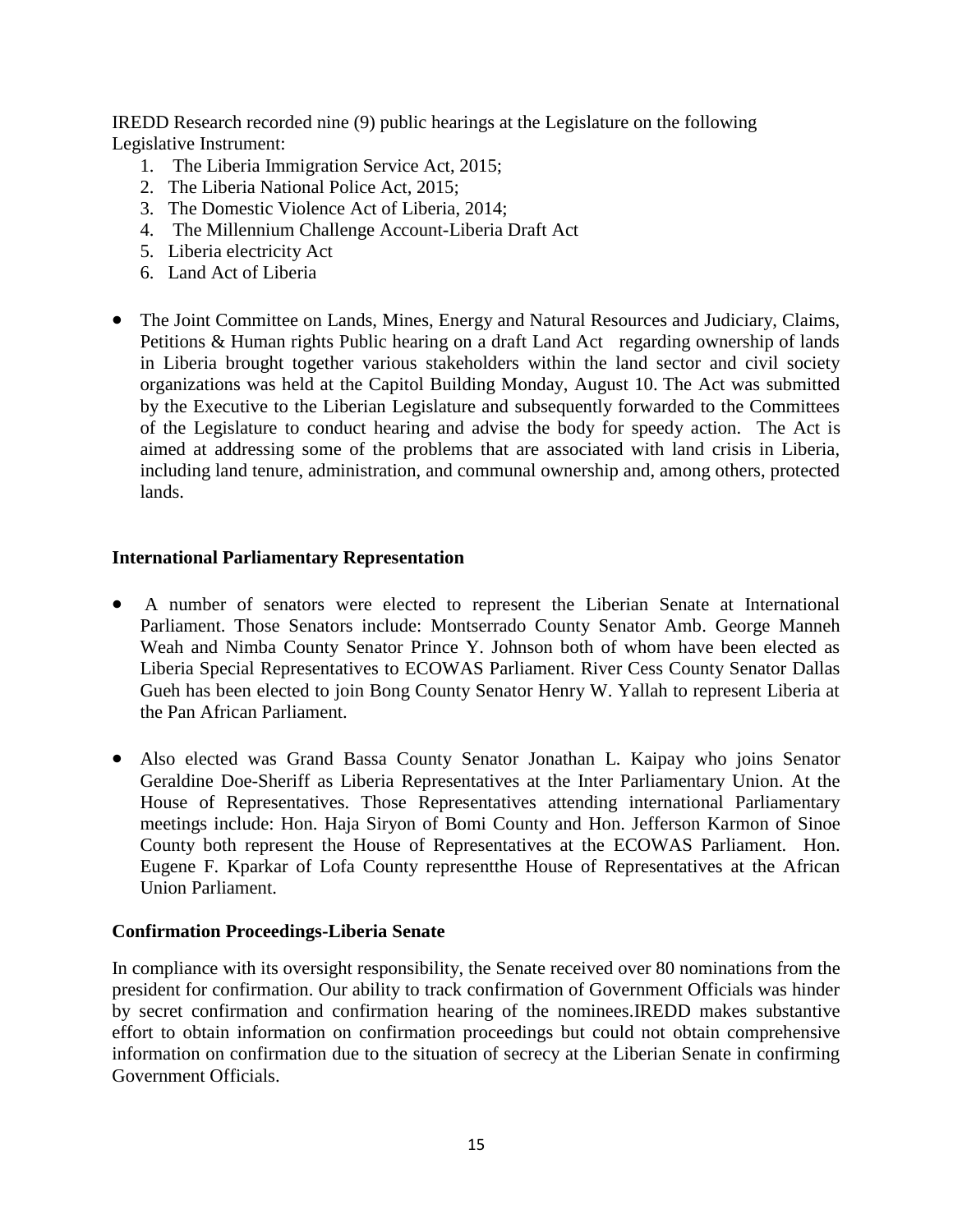#### **National Fiscal Budget 2015-2016**

The Liberian Legislature passed into law the National Budget for Fiscal Year 2015/2016 in the amount of US\$ 622,743,420 million. Both Chambers reached the decision during Wednesday, July 22, 2015 1st Special Sitting based on recommendations from the Joint Committee on Ways, Means, Finance and Development Planning and Public Accounts and Expenditure of the Honorable House of Representatives and the Liberian Senate. An initial draft budget of US\$ 604,040,520 was submitted by the Executive to Legislature on the 2 of June 2015. Following series of budget hearings on the revenue and expenditure components of the Draft Budget an additional revenue of US\$1,876,100 was realized while amount brought forward from FY 2014/2015 is US\$2, 179, 000 and total adjustment core revenue US\$ 612, 743, 420.Additional Revenue from Budget hearing A. Adjustment–Tax Revenue \$ 9,371,202 B. Adjustment-non TAX Revenue1,247,302 C. Adjustment grant 10,000.00 Additional brought forward from FY 14/15 10,579.000 Total adjusted core Revenue 612,743,420 Contingent Revenue 10,000.000 NOWEGIAN FORESTRY GRANT 10,000.000 TOTAL Adjusted revenue for 2015/2016 622,743,420

#### **Staff orientation**

A one day orientation workshop was held on February 17, 2015 with the project's stakeholders. The Workshop brought together the 6 Monitors assigned on the project, support staff and the clerical staffs of the legislature to review the new project, data collection methodologies and to develop indicators. Specifically, the workshop used the review from the previous project to develop data collection strategies and indicators for the new project. Lesson was shared among project stakeholders and the insight of the legislative clerical staffs was highly incredible and rewarding. The workshop was used to introduce the Institute's new web-based application and to solicit participants' insight towards the finalization of indicators for the tracking. The Workshop was facilitated by IREDD Executive Director Mr. Harold Aidoo and Co-Facilitated by Joseph Cheayan-Research, Legislative research supervisor. During the workshop, Legislative Monitors were taught basic techniques and strategies of engaging committee heads to enable them disclose committee meeting and venue and the specific interest of issues from the committee meeting.

## **Legislative Policy Dialogue**

On July 8, 2015, IREDD held a one day Policy Dialogue at the Corina Hotel in Sinkor, Monrovia-Liberia. The Legislative Policy Dialogue which brought together civil society Organizations (CSOs), legislators, international Non-Government (INGO) Representatives and stakeholders was held with the objective to deepen citizens and CSOs understanding on the Liberia legislative processes and to also provide the platform that allows legislators to voice out critical issues affecting committee effectiveness and transparency at the legislature. It was also intended to narrow the gaps between CSOs and legislators relative to accessing legislative committee meetings and other critical issues of citizen's interest. Speaking at the Dialogue was a panel of senators and representatives. Speaking on challenges facing the Liberian Legislature, Sen. Thomas Grupee of Nimba County and chairman on internal affairs highlighted key issues relating to logistical and technical problems. According to him there are twenty (26) committees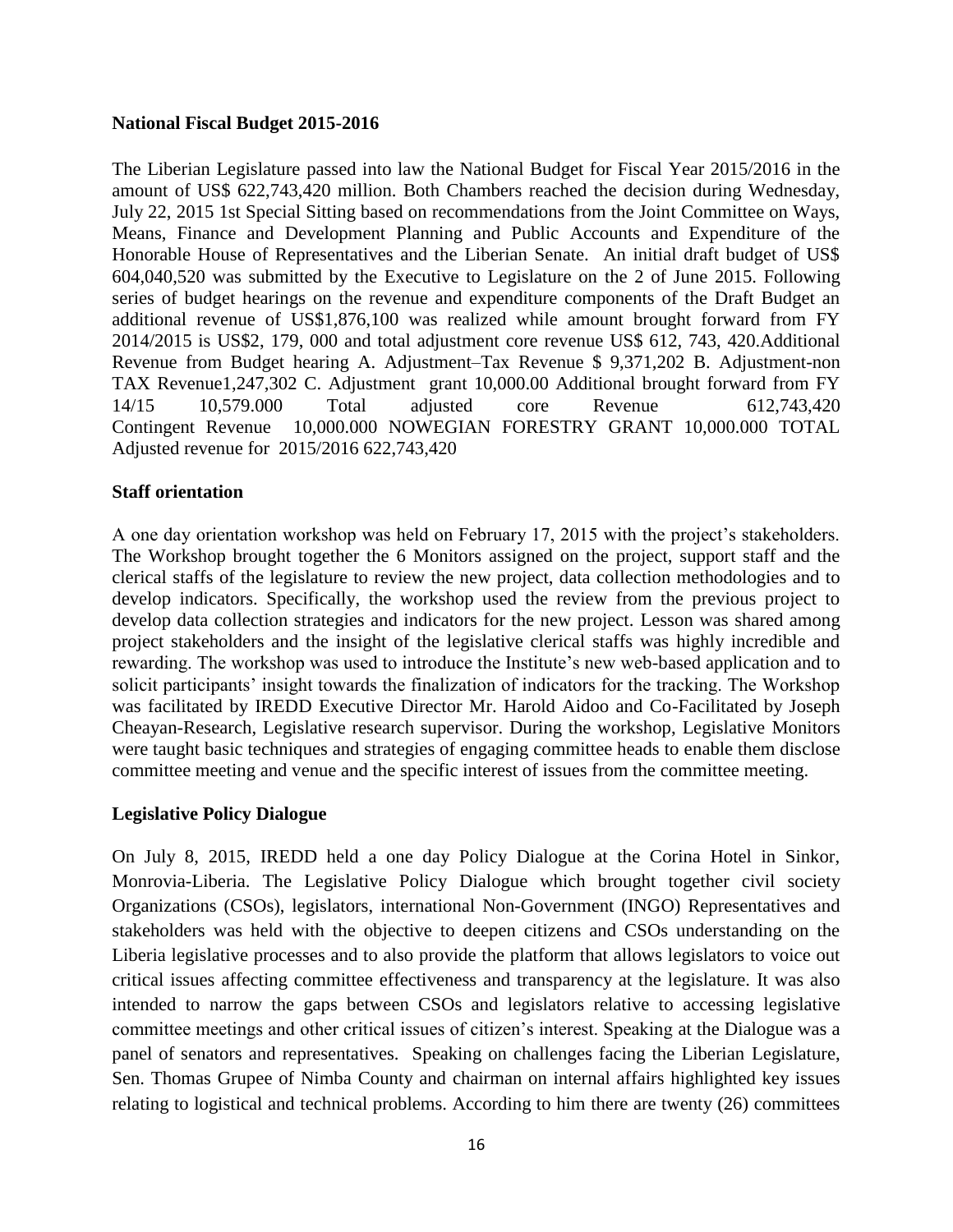both standing and statutory in the senate. All of these committees received no funding from agencies over which they exercise oversight function. He mentioned the committee on Internal Affairs, Good Governance and Reconciliation to have adopted a work plan that among other things suppose to tour the country sorting out views of citizens for participatory legislation on matters pertinent to Liberia development agenda. Additionally, he said in **quotation "Committees Leadership needs to explain to citizens how bills that are passed affect them; Decentralization is a good step to good governance. However, without funding of programs that educate the citizenry on the need for their involvement in the legislative process, bills passed are subject to misunderstanding".** The Senator further disclosed that Legislative Budget Office (LBO) which helps in analyzing budgets by coming up with a guard that aids in formulating budgets and the legal department that is also responsible in analyzing legal issues at the Legislature is understaffed and has one legal practitioner. According to him specialty and expertise are needed to handle specific tasks in overcoming those challenges facing the Legislature.

Number of legislators that spoke at the dialogue raised serious concern relating to difficulties in attending committee meetings due to the fact that one Legislator is represented on more them two committees and some committees have the same meeting time thus making it difficult to attend all at the same time.

Relative to committee effectiveness, Sen. Oscar Cooper said in quotation: **"Committee effectiveness is very essential to the functioning of the legislature. However, the lack of interest by some members who do not like the idea of being placed on particular committees makes it very difficult to reach a decision on certain matters when meetings are poorly attended".**

The Legislators also attributed some of the challenges to lack of independence in doing its work. According to them, the lack of independence of the Legislature makes it difficult to execute their constitutional functions of representation, lawmaking and oversight. Additionally they said committees are to "exercise continuous watchfulness" over all executive and judicial activities going on in the country. But the lack of independence of committees over these matters makes it difficult for constitutional and administrative decisions to be taken as committees are unable to track expenditures by the executive in the absence of audit reports. They also point out the culture of electorates voting out sitting lawmakers for new ones is one thing that needs to be addressed so as to avoid inexperience Legislators at the Legislature.

There also comments and remarks from special invitees including Civil Society Representatives present at the Policy Dialogue.

# **Challenges and Lessons**

# **Challenges**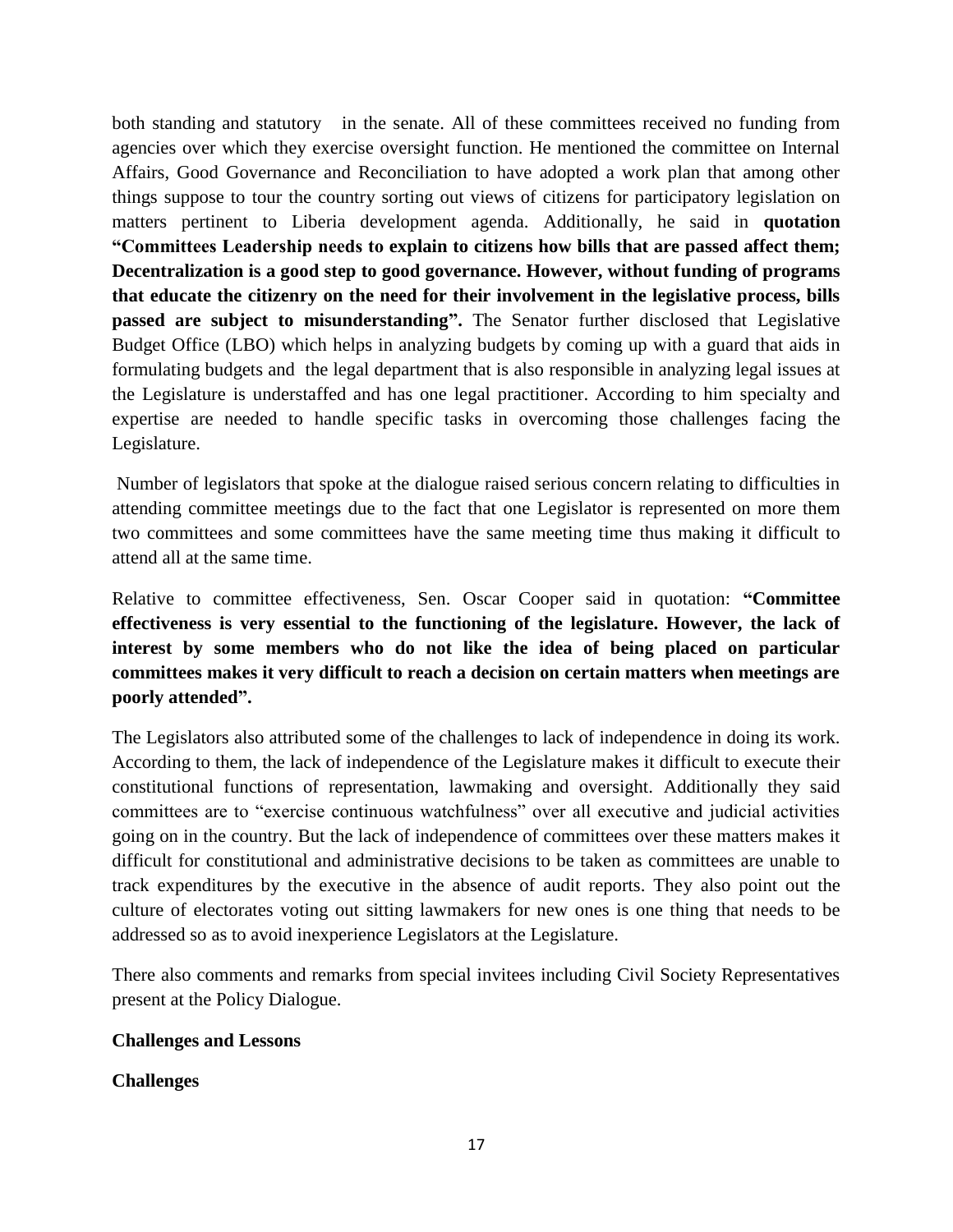The operational practices within the legislature grossly remain opaque despite enormous government and international partners' commitment to its Modernization Plan. Bill tracking system, information on committees' meeting and publication of committees' deliberations is characterized by non-transparent practices. As a result, access to committees' meeting schedules, minutes and bills tracking is often treated like a privilege rather than a responsibility to the public. Additionally, there is a long running problem of stationery and malfunctioning of key office equipment such as copiers and printers within the secretariat pool of both chambers of the Legislature. This has served as a constrained to obtain key legislative instruments from the legislature.

## **Lessons Learned**

Despite these gaps, there is often some level of willingness among staffs to be noticed as contributing to the democratic growth of the legislature. Amid mix reaction from legislators in their interaction with project staffs, key clerical staffs do remain committed in helping IREDD's researchers overcome information secrecy and other acts of obstructionism. Understandably, the data collection can often be resisted by powerful politicians but there is often alternating reaction kind of reaction from legislators depending on how he or she was rated by the report. For us, this pattern of reaction signifies absolute reliability, trust and quality of the data.

# **Conclusion**

Despite the opaque operational disposition of the Legislature particularly the work of oversight committees, the quality of engagement and cooperation established with key clerical staffs of both chambers was highly helpful in gathering this report. Lack of access to committees' minutes as well as the legislature's lack of commitment to bills tracking systems further complicates monitoring efforts and data collection. However, there remains high prospect for improved data collection environment as public awareness becomes heightened and citizens' demand for accountability continues to gain momentum with time.

The value of the report can greatly be appreciated if the report is regularly distributed to all stakeholders via communities Town Hall Meetings and Focus group discussions. The Monitoring continues to make impression at the Legislature and it is also important that citizens have access to the performance of their Legislators and understand what is taking place at the Legislature. Why it is true the media provide publicity about the report but citizens need firsthand information. Based on the monitoring, it is also important to engage Legislators to empower their staffers who are responsible for key decision making within their offices, a robust and effective Legislature depends on the strength of it workers.

We would like to re-emphasize our previous recommendation as follows: